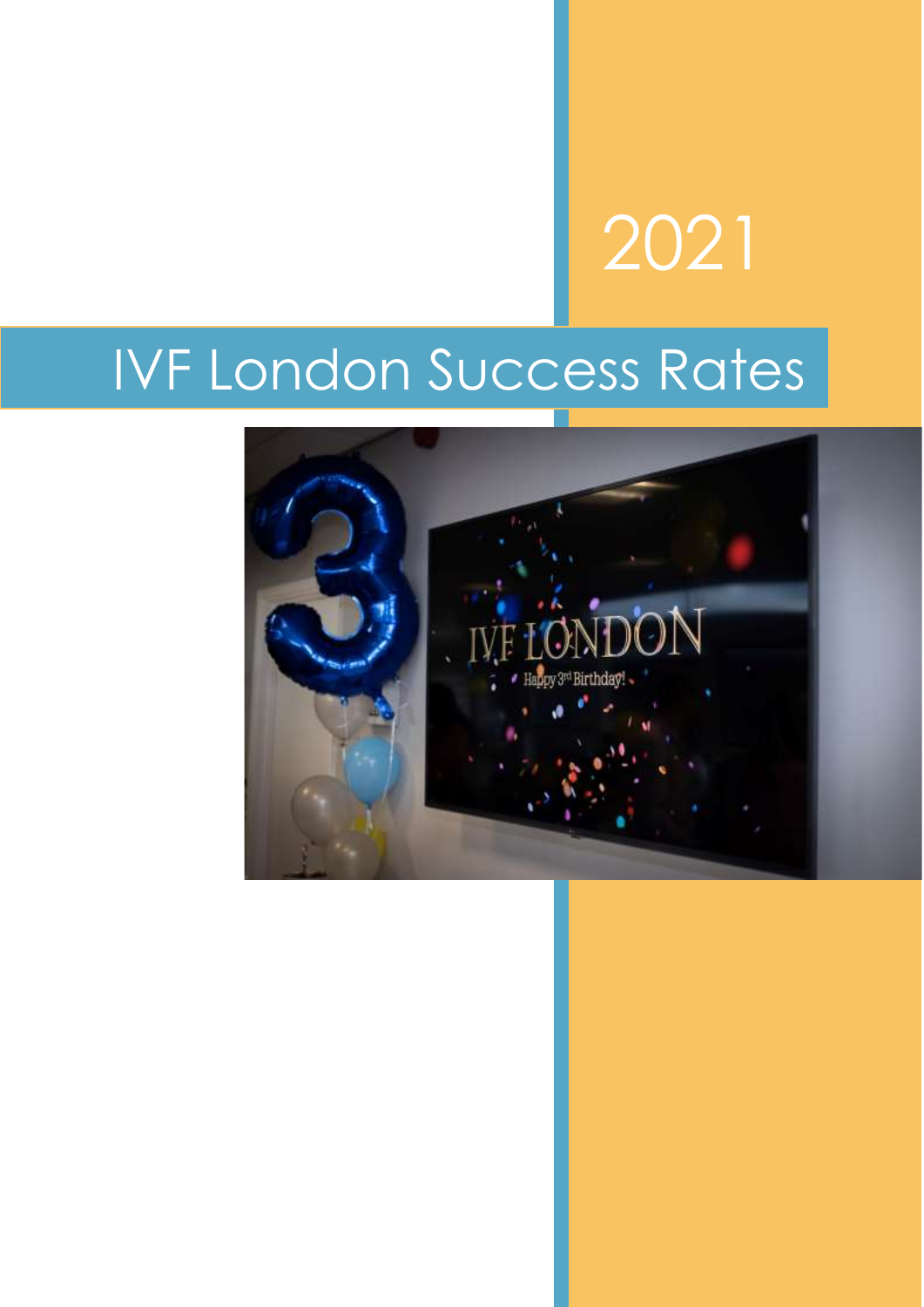### **Clinical Pregnancy Rate IVF Fresh Stim Jan 2021 – Dec 2021**



|           | Number of embryos<br>transferred |
|-----------|----------------------------------|
| Under 35  | 8                                |
| 35-37     |                                  |
| 38-39     | 8                                |
| $40 - 42$ | 5                                |
| 43-44     |                                  |
| Over 44   |                                  |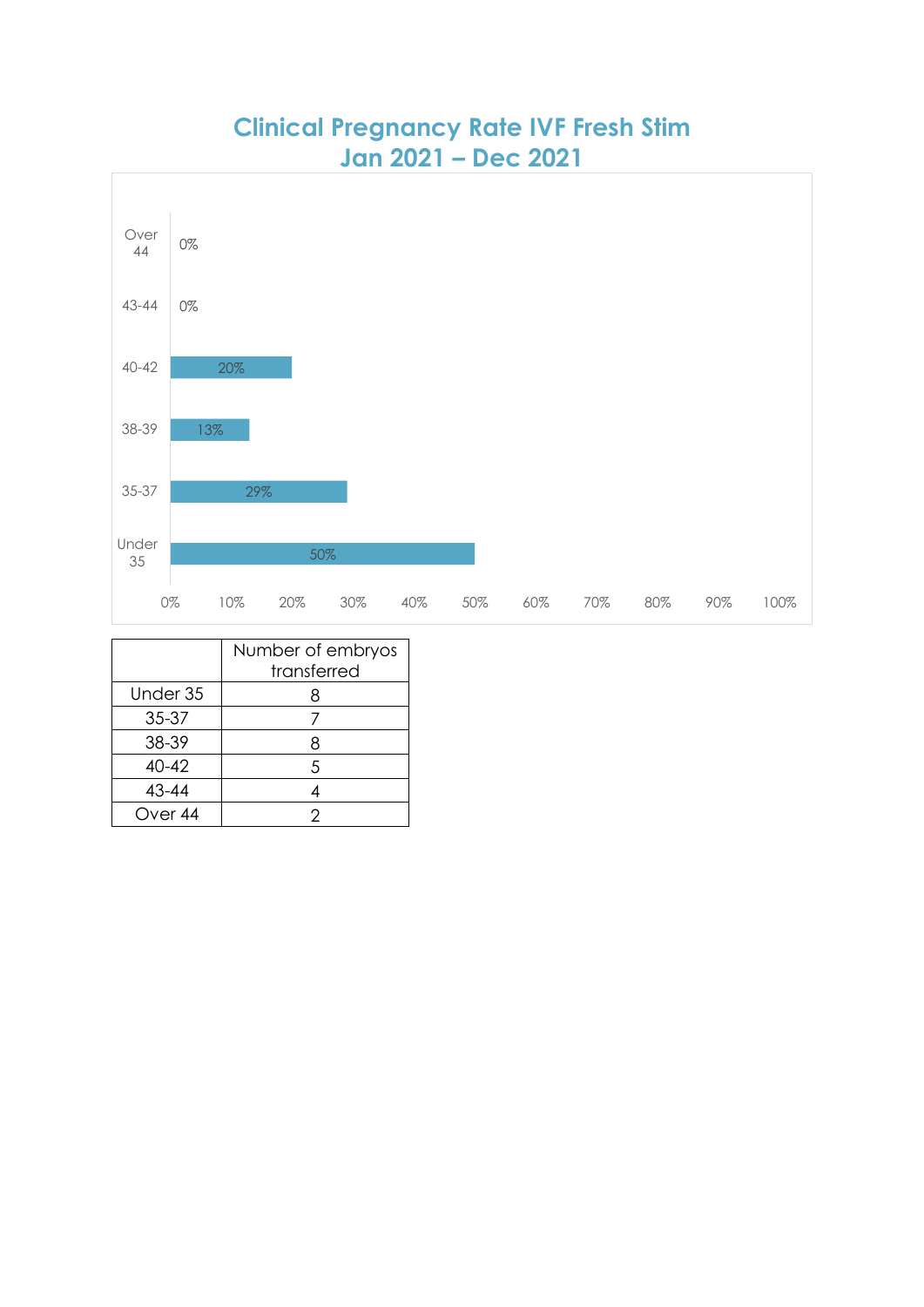



|           | Number of embryos<br>transferred |
|-----------|----------------------------------|
| Under 35  |                                  |
|           | 13                               |
| 35-37     | 25                               |
| 38-39     |                                  |
| $40 - 42$ | 26                               |
| 43-44     | 5                                |
| Over 44   |                                  |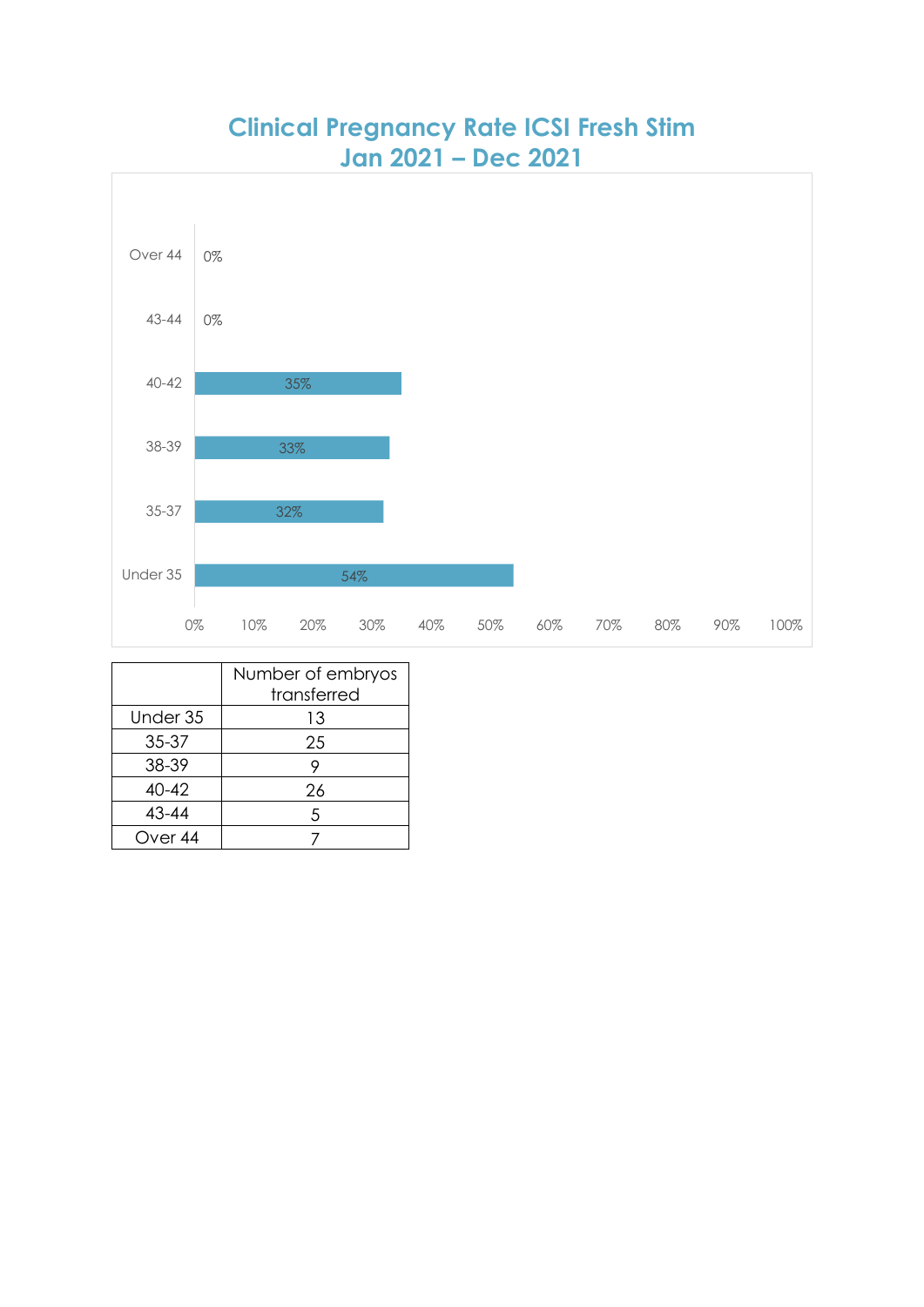#### **Clinical Pregnancy Rate IVF/ICSI Frozen Embryo Transfer Jan 2021 – Dec 2021**



|                    | Number of embryos |
|--------------------|-------------------|
|                    | transferred       |
| Under 35           | 60                |
| 35-37              | 31                |
| 38-39              | 22                |
| $40 - 42$          | 34                |
| 43-44              | 3                 |
| Over <sub>44</sub> |                   |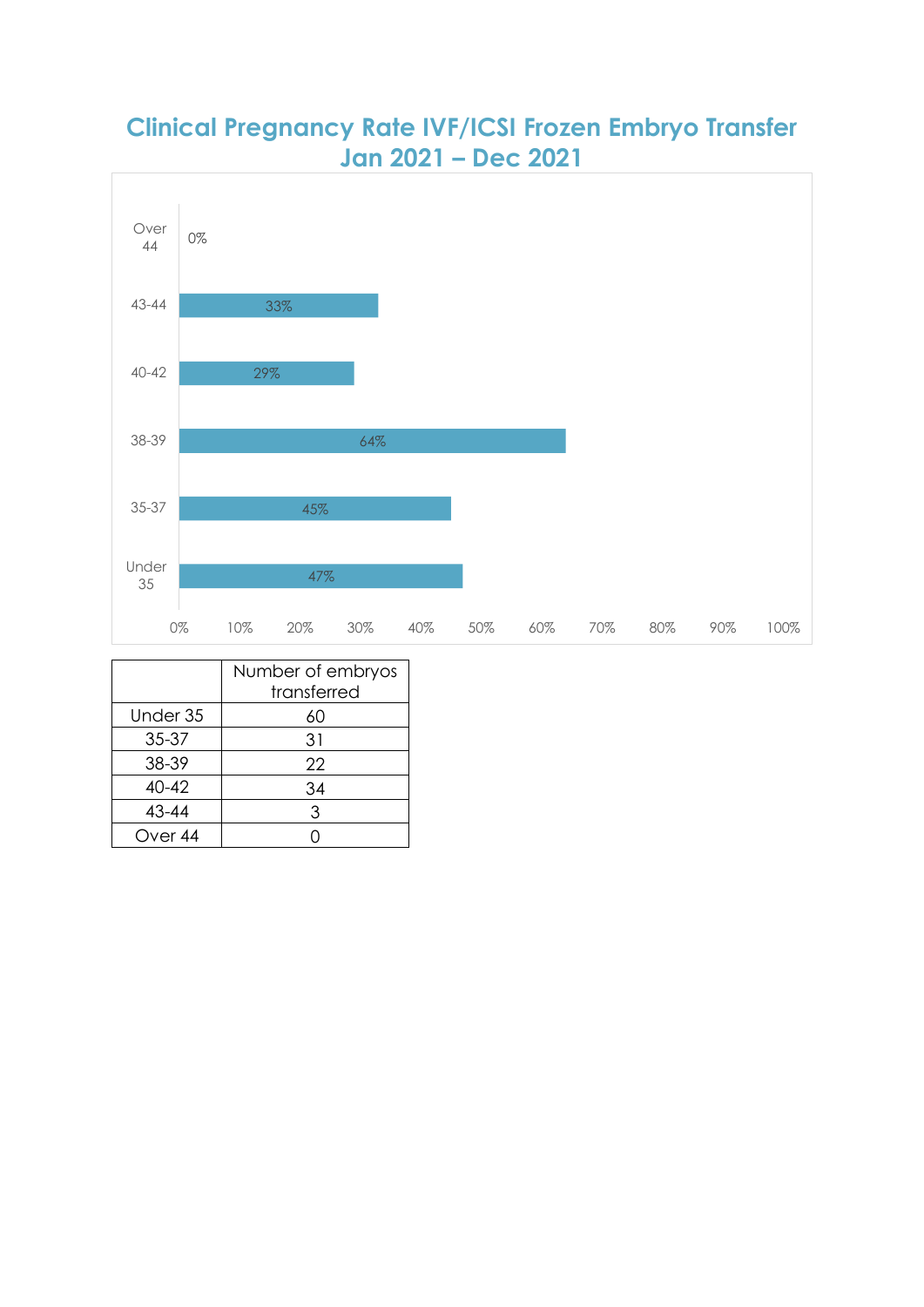#### **Clinical Pregnancy Rate IUI with partner sperm Jan 2021 – Dec 2021**



|             | Number of     |
|-------------|---------------|
|             | inseminations |
| Under 35    |               |
| 35 and over | 1 R           |

## **Clinical Pregnancy Rate IUI with donor sperm Jan 2021 – Dec 2021**



|             | Number of     |
|-------------|---------------|
|             | inseminations |
| Under 35    |               |
| 35 and over |               |